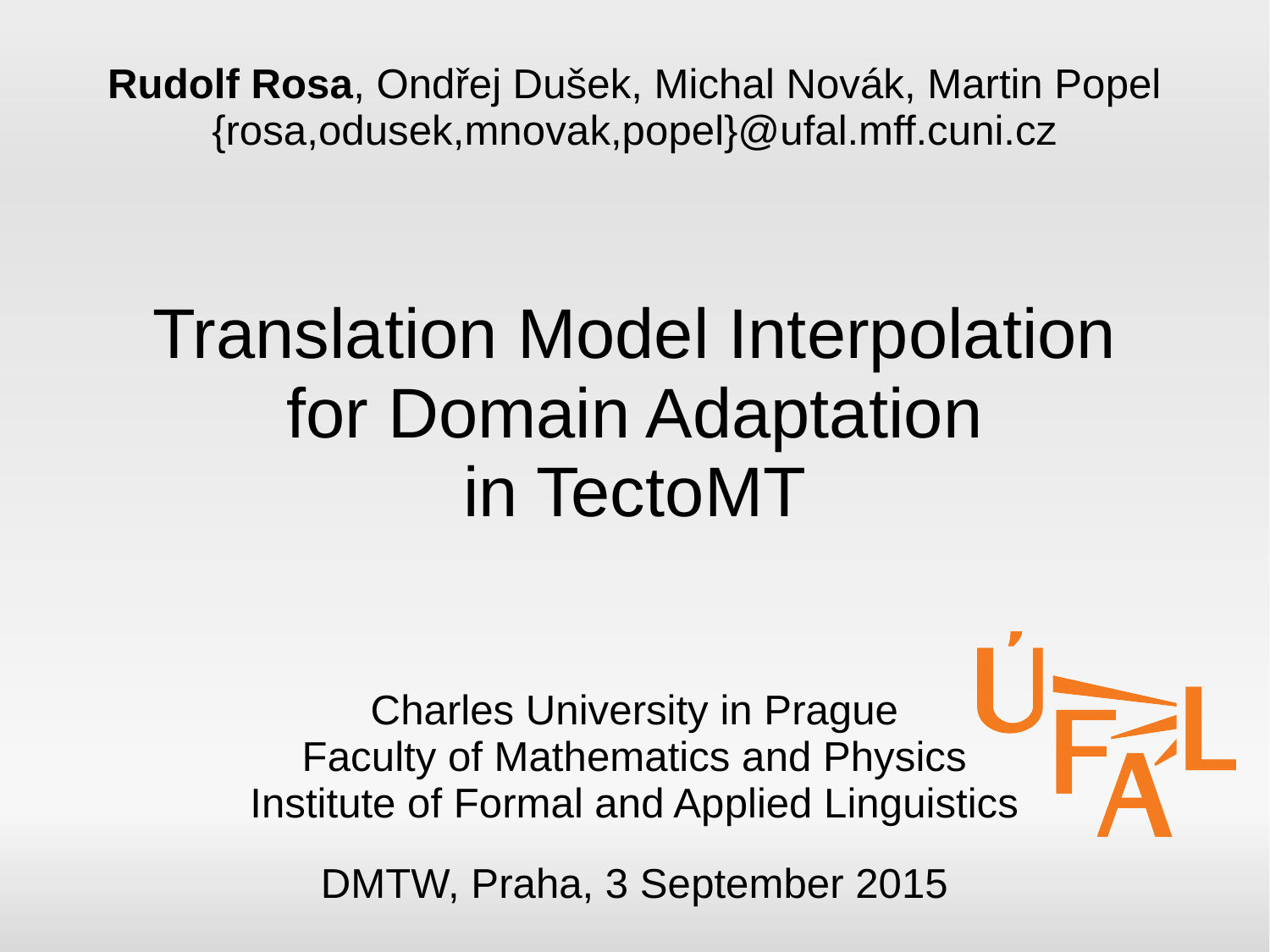## **Why domain adaptation?**

- not to do MT as "Europarl science"
	- reasonably good for e.g. economic news
	- not particularly good for IT helpdesk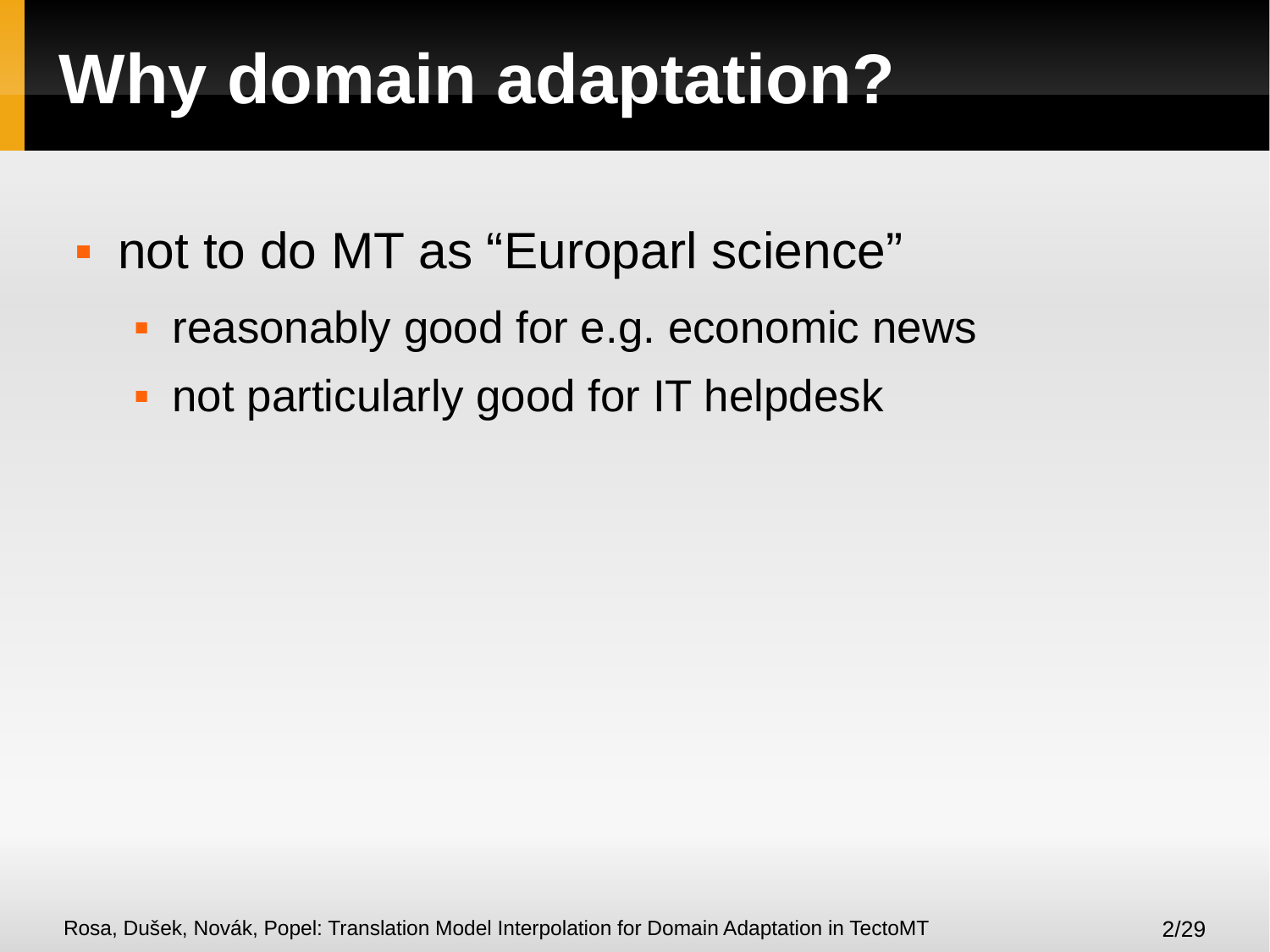# **Why domain adaptation?**

- not to do MT as "Europarl science"
	- reasonably good for e.g. economic news
	- not particularly good for IT helpdesk
		- Jak pošlu přílohu mailem?

**NK** 

How do I send an attachment by e-mail?



- Click on the paperclip icon and select the file.
- Klikněte na ikonu sponky a vyberte soubor.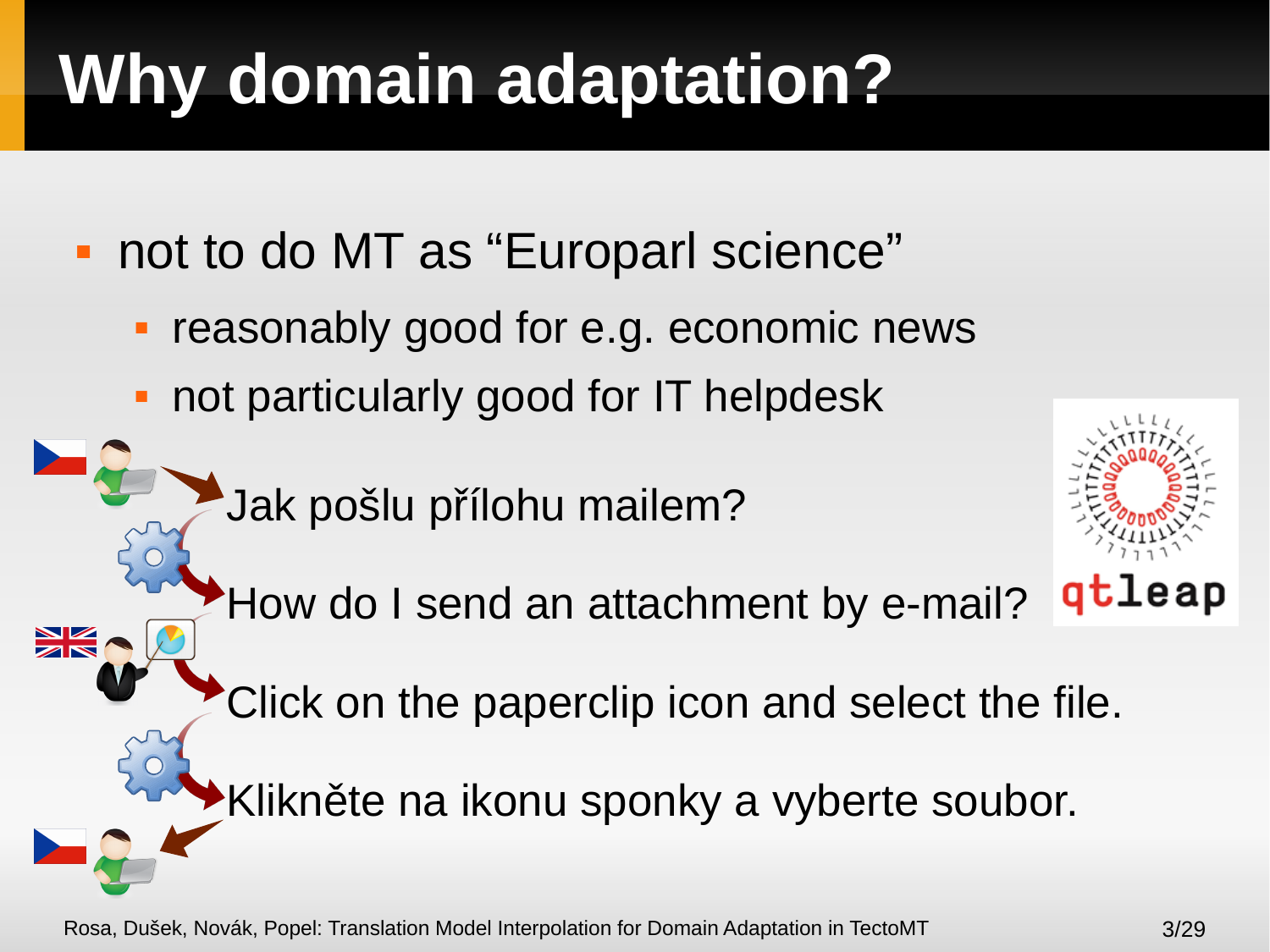- available parallel data
	- out-of-domain (Europarl): 2 000 000 sentences
	- In-domain (IT helpdesk): 1 000 sentences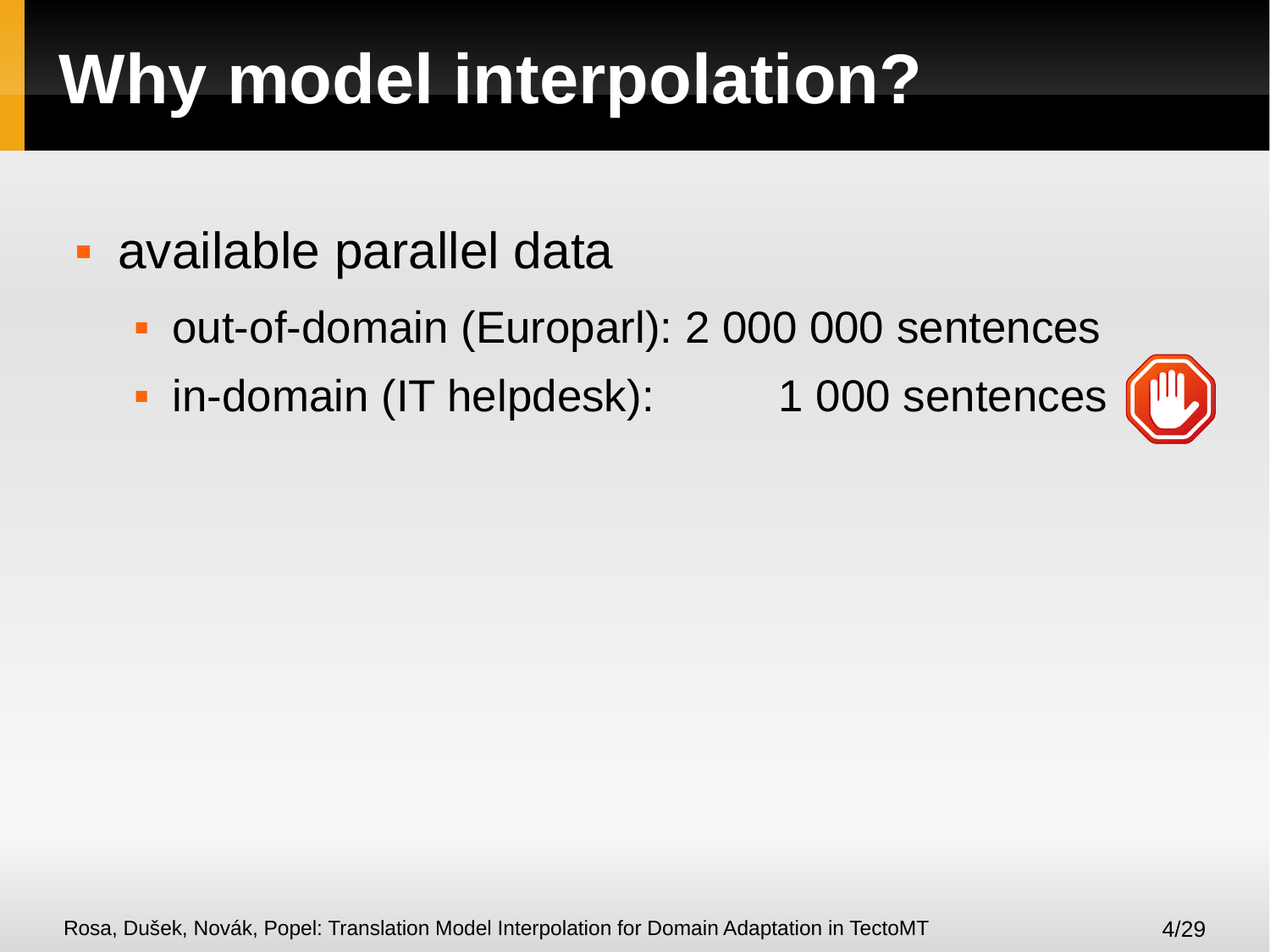- available parallel data
	- out-of-domain (Europarl): 2 000 000 sentences
	- In-domain (IT helpdesk): 1 000 sentences
- train on *out*+*in* concatenation
	- effect of *in* negligible (overpowered by *out*)

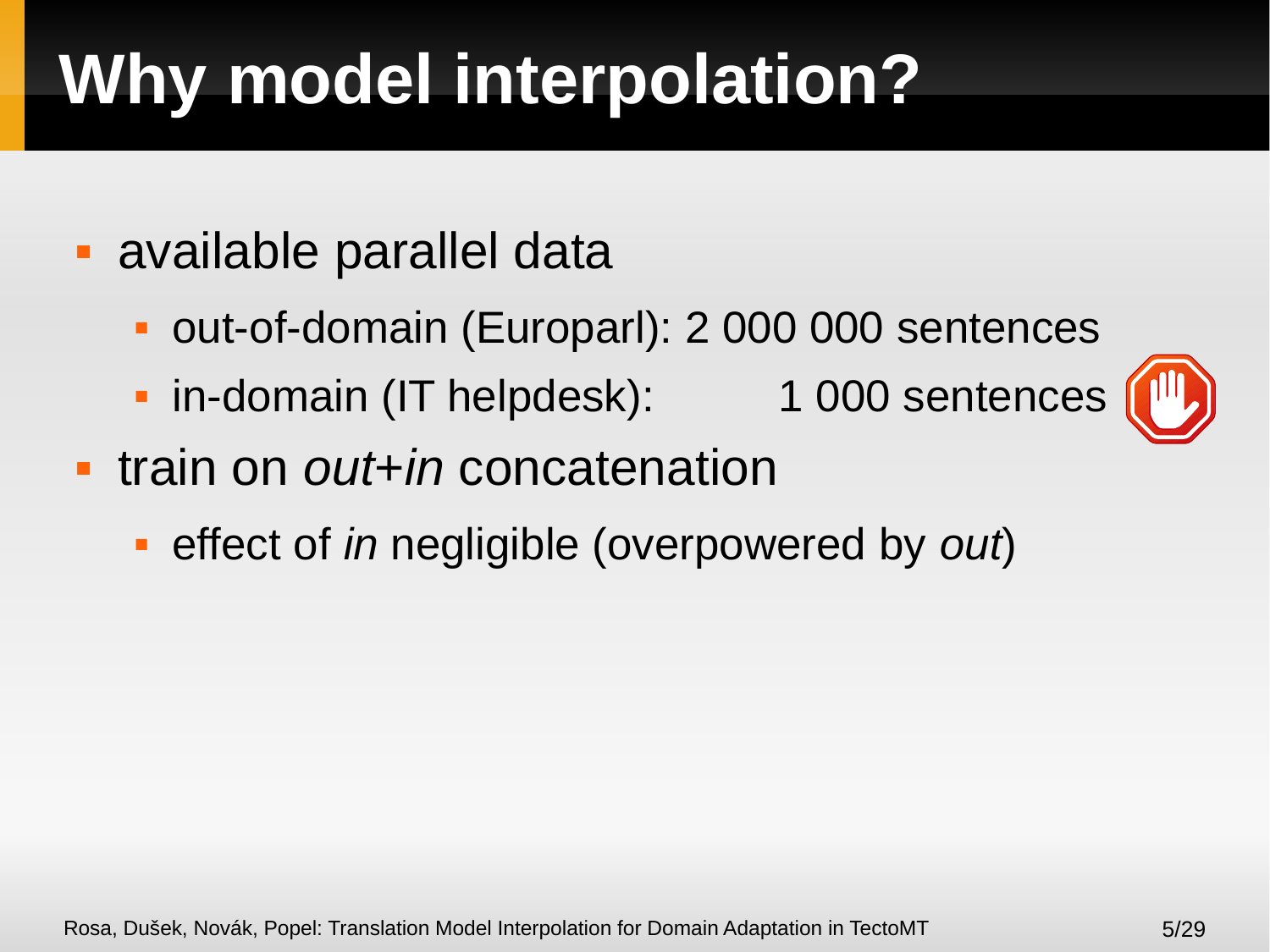- available parallel data
	- out-of-domain (Europarl): 2 000 000 sentences
	- In-domain (IT helpdesk): 1 000 sentences
- train on *out*+*in* concatenation
	- effect of *in* negligible (overpowered by *out*)
- **train on** *in* **only** 
	- too weak, low coverage, worse than *out* alone

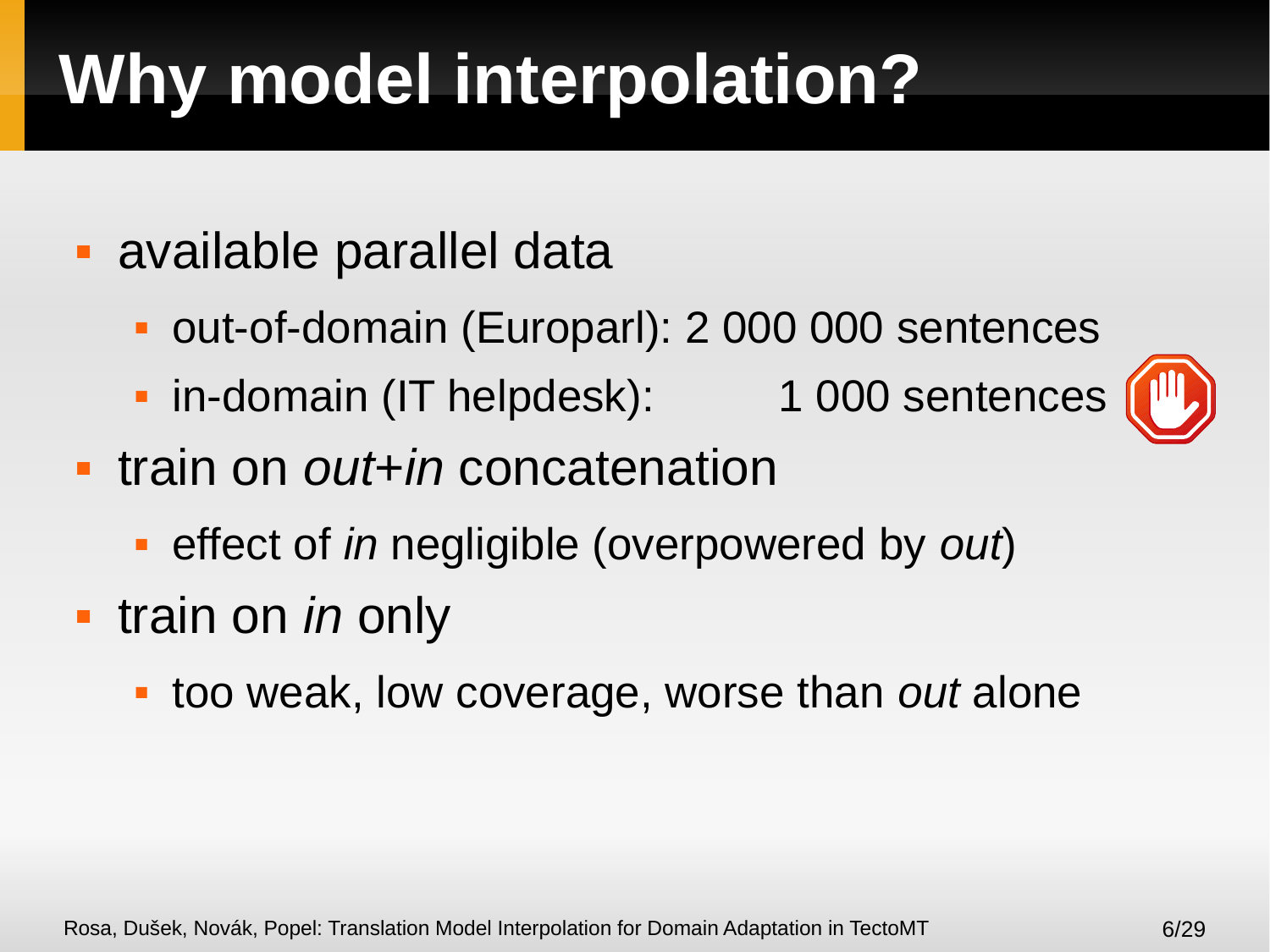- available parallel data
	- out-of-domain (Europarl): 2 000 000 sentences
	- In-domain (IT helpdesk): 1 000 sentences





- train on *out*+*in* concatenation
	- effect of *in* negligible (overpowered by *out*)
- **train on** *in* **only** 
	- too weak, low coverage, worse than *out* alone
- train 2 translation models, one on *in*, one on *out*
	- final TM = (weighted) interpolation of *in*TM and *out*TM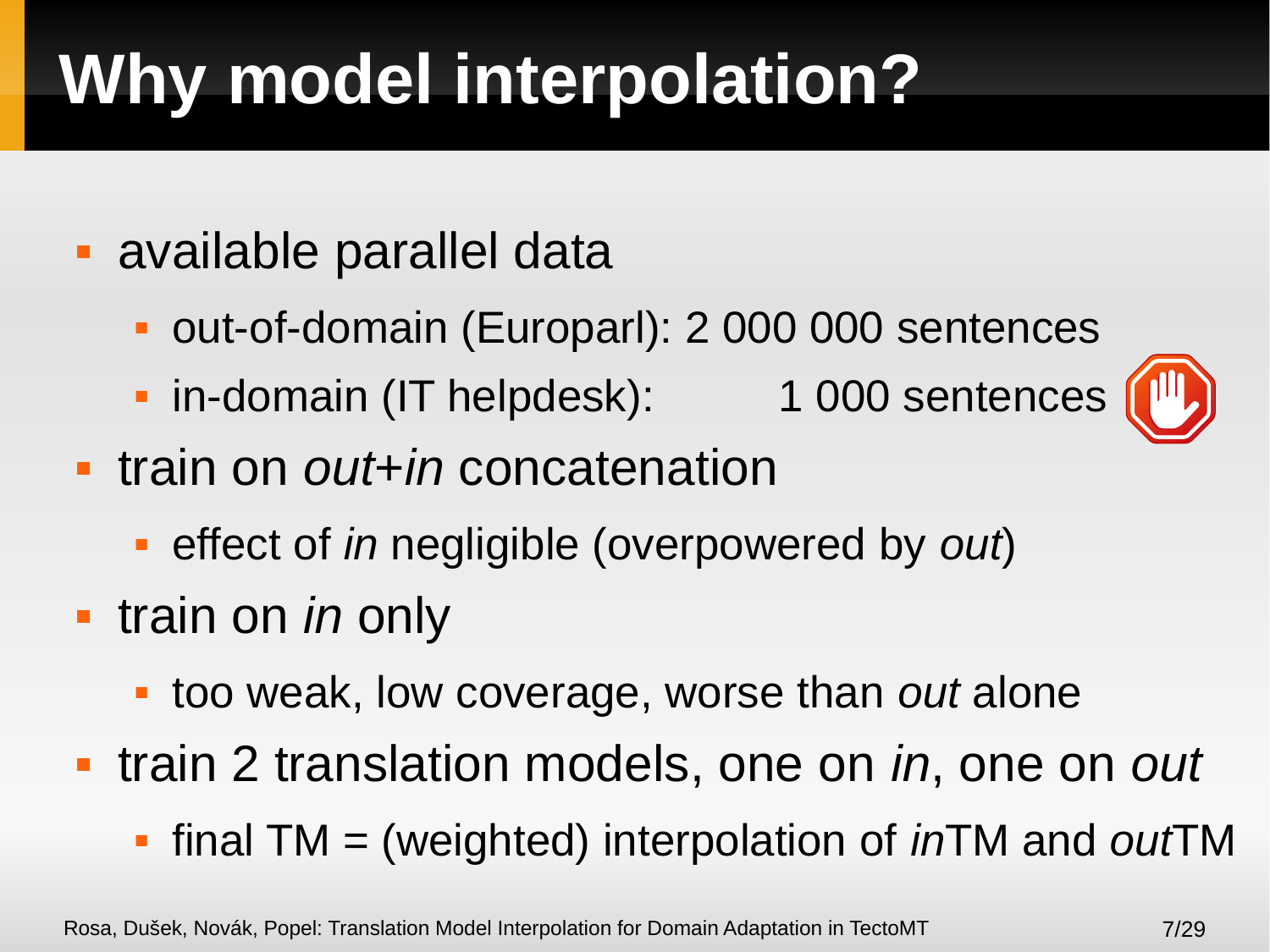# **Why TectoMT (deep transfer MT)?**

- $\vee$  better meaning preservation
- $\triangleright$  better generalization from small data

✗ limited support for TM interpolation ✗ no support for tuning of TM weights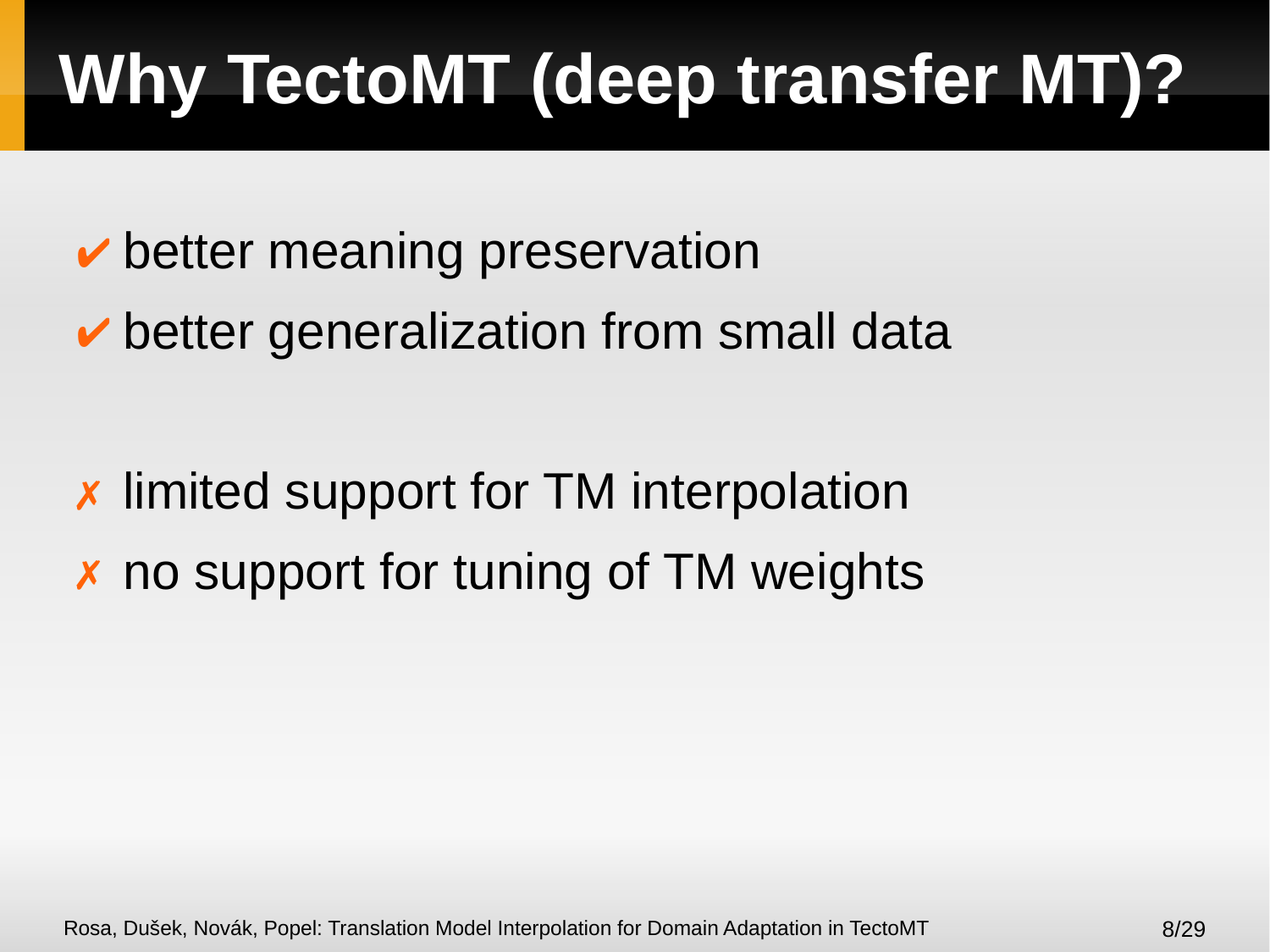# **Why TectoMT (deep transfer MT)?**

- $\vee$  better meaning preservation
- $\triangleright$  better generalization from small data
- ✗ limited support for TM interpolation **solved** ✗ no support for tuning of TM weights – **TODO**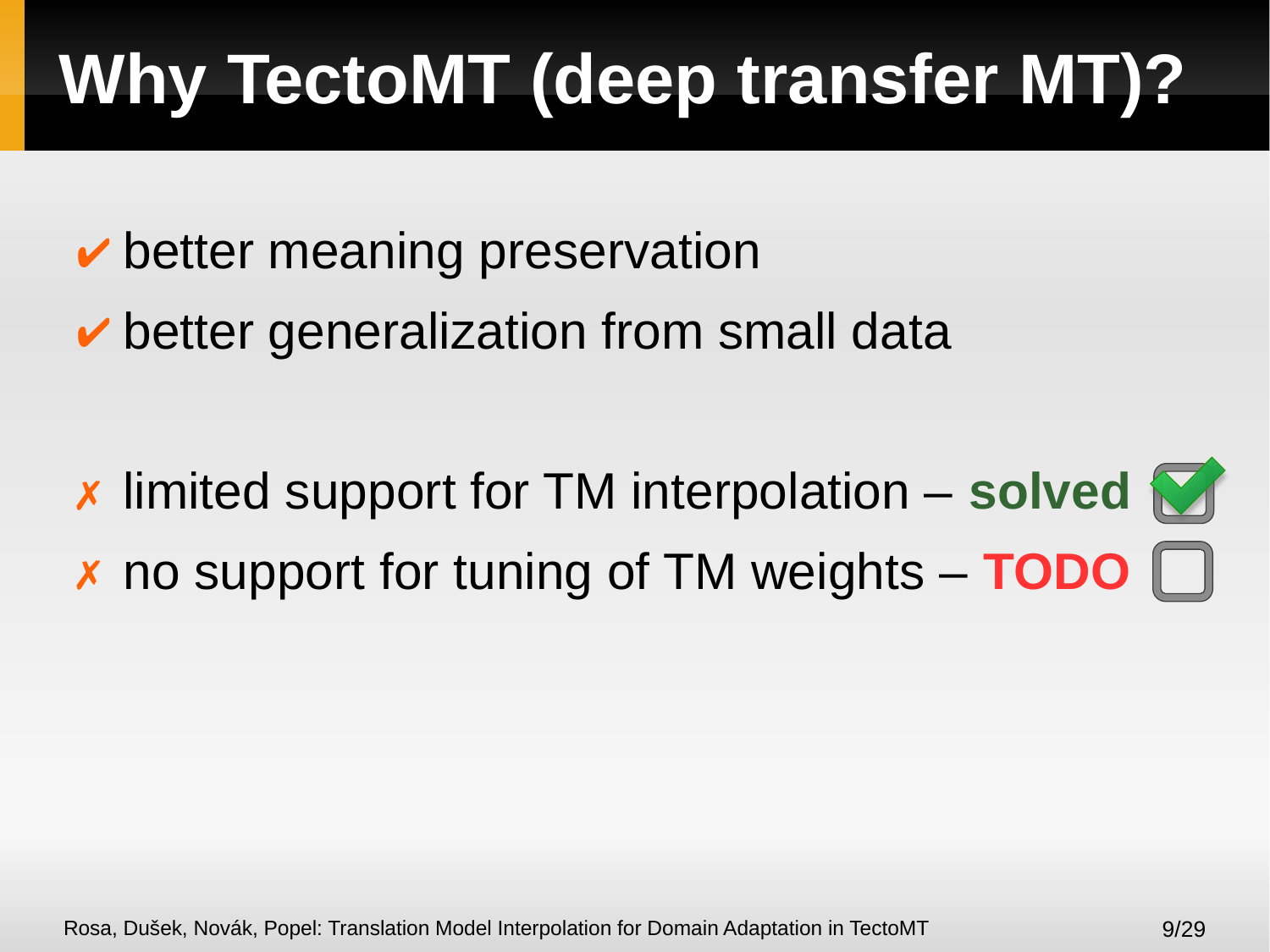## **Outline**

- **Motivation**
- **TectoMT** (deep transfer)
- **Translation model interpolation in TectoMT**
- **Evaluation**
- **Conclusion**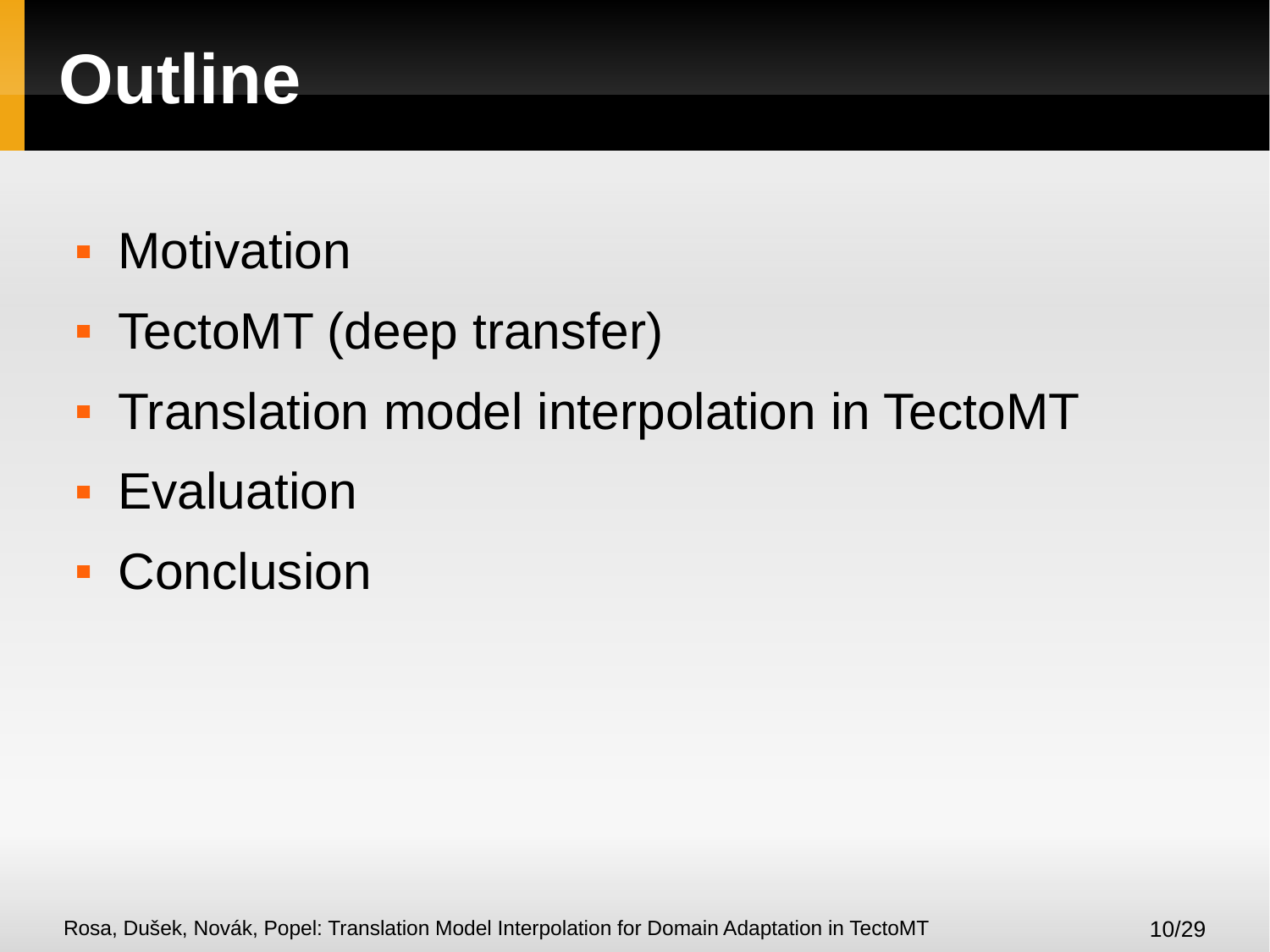Jak pošlu přílohu mailem?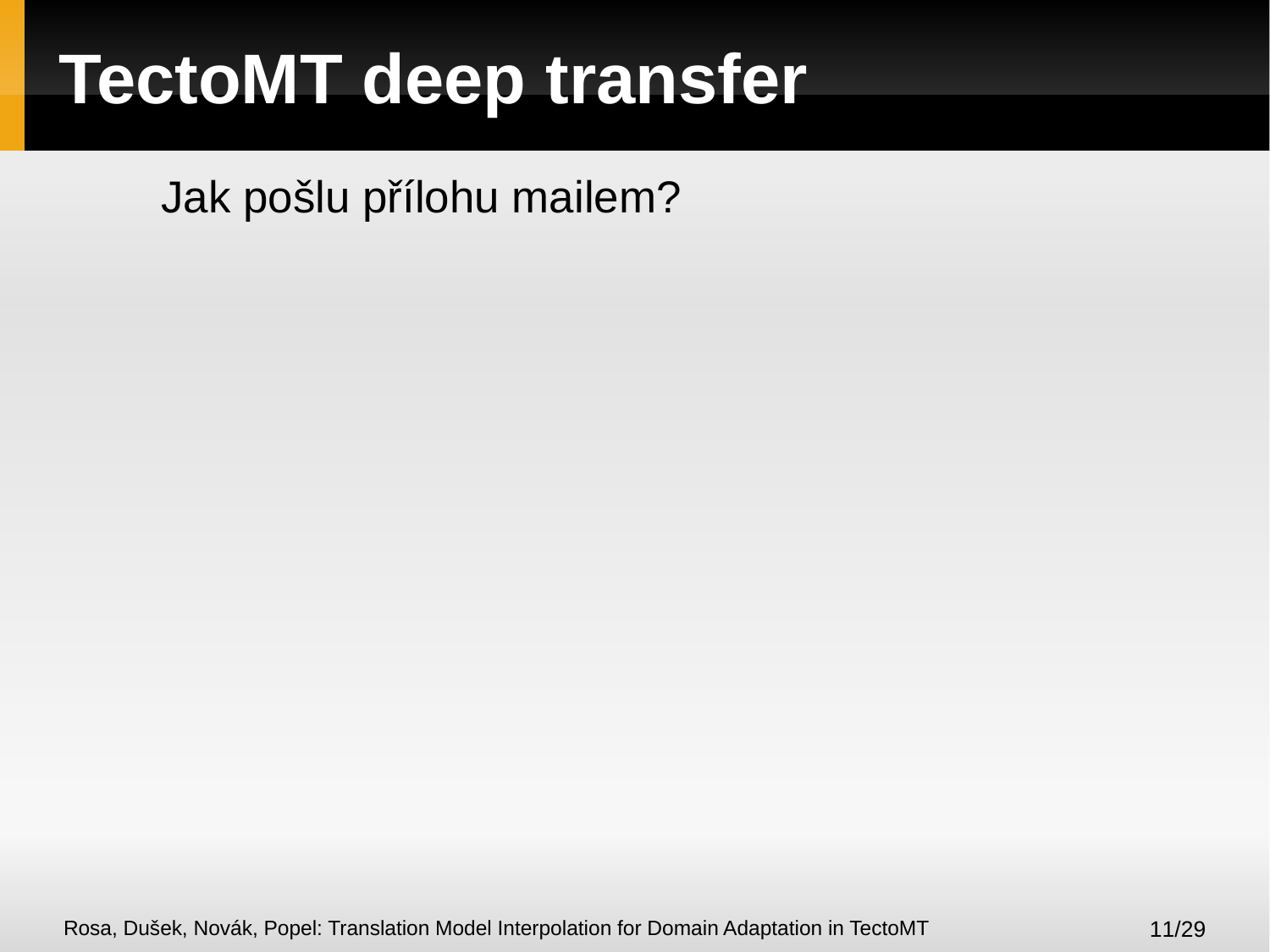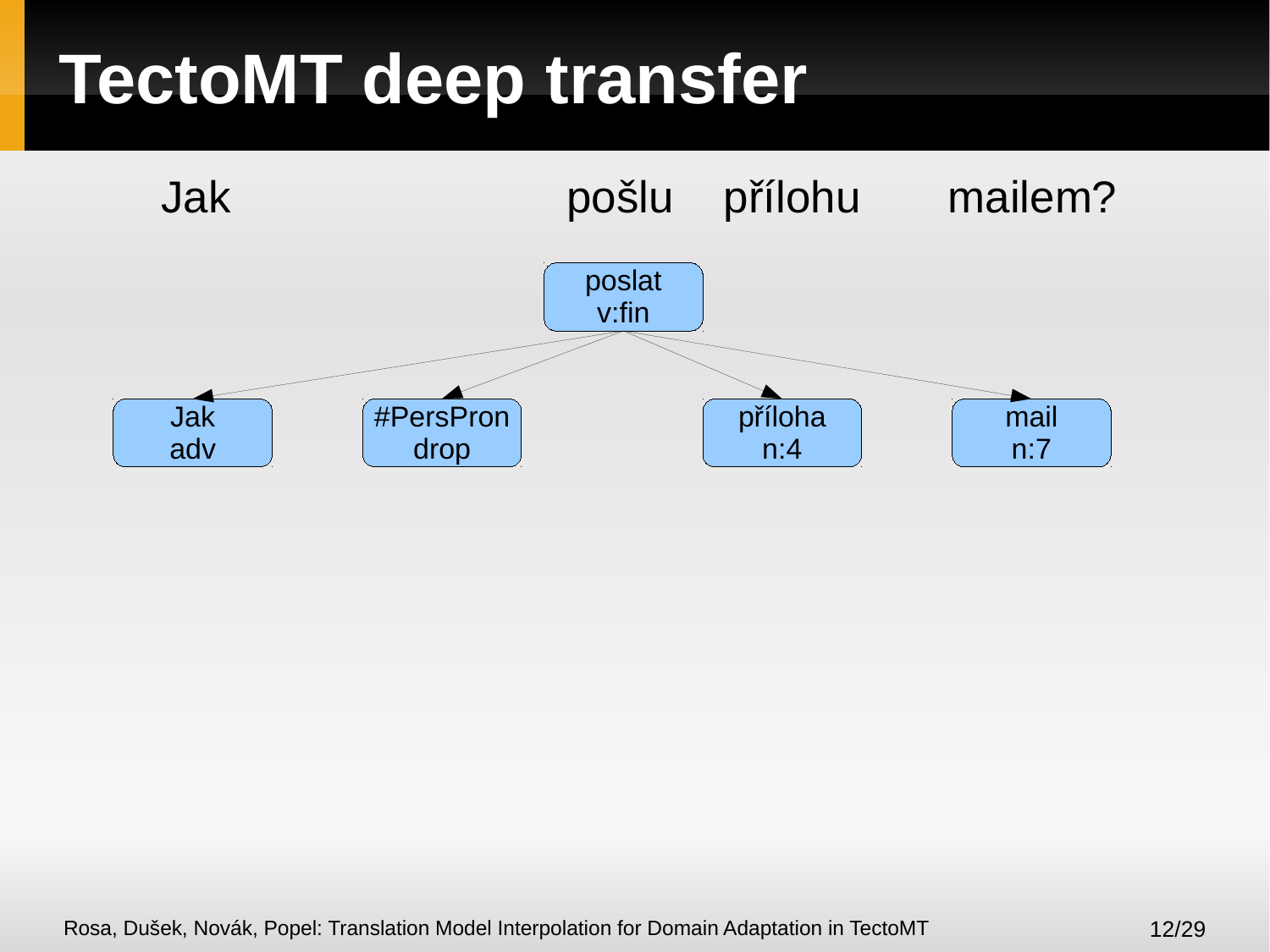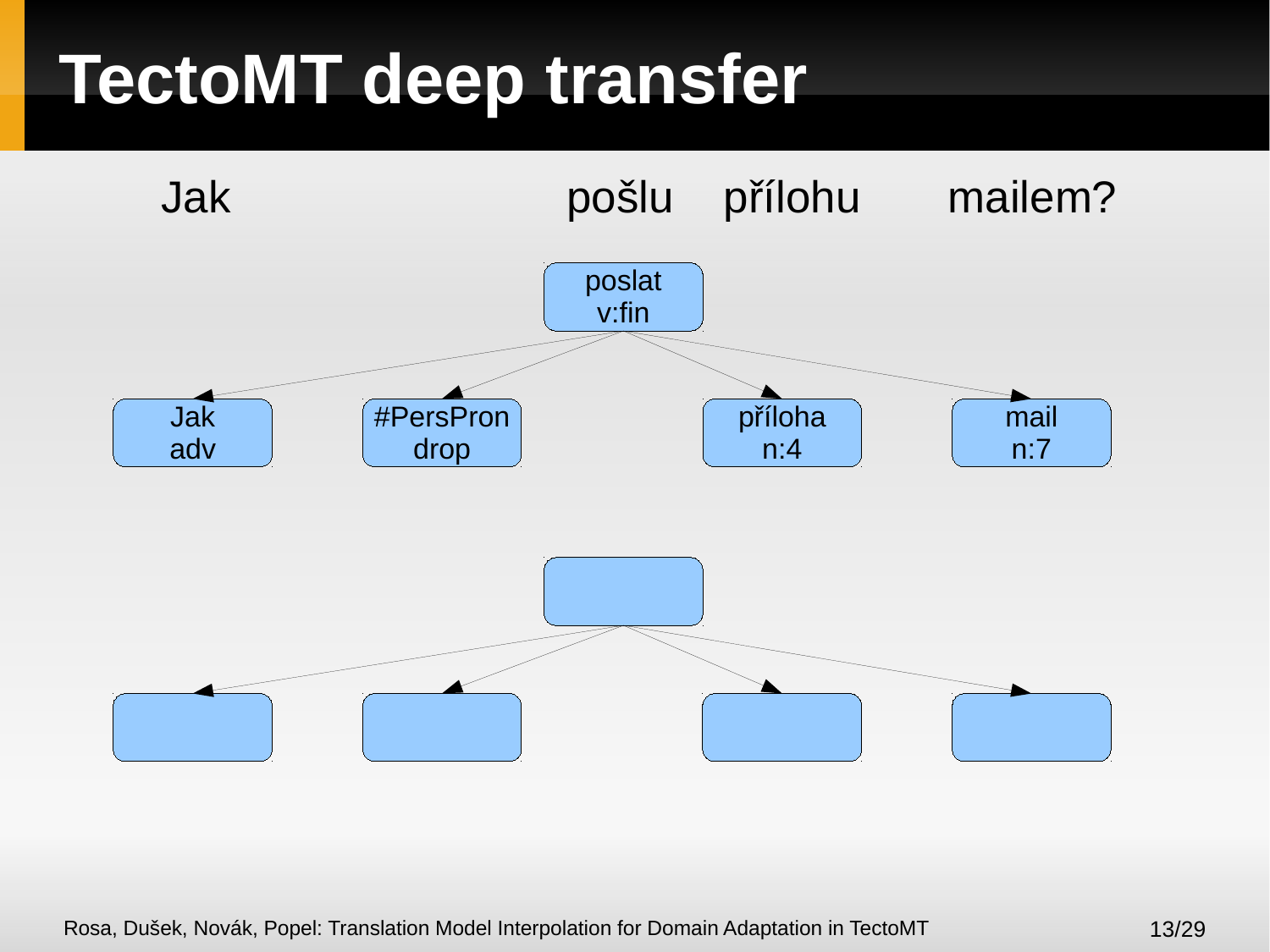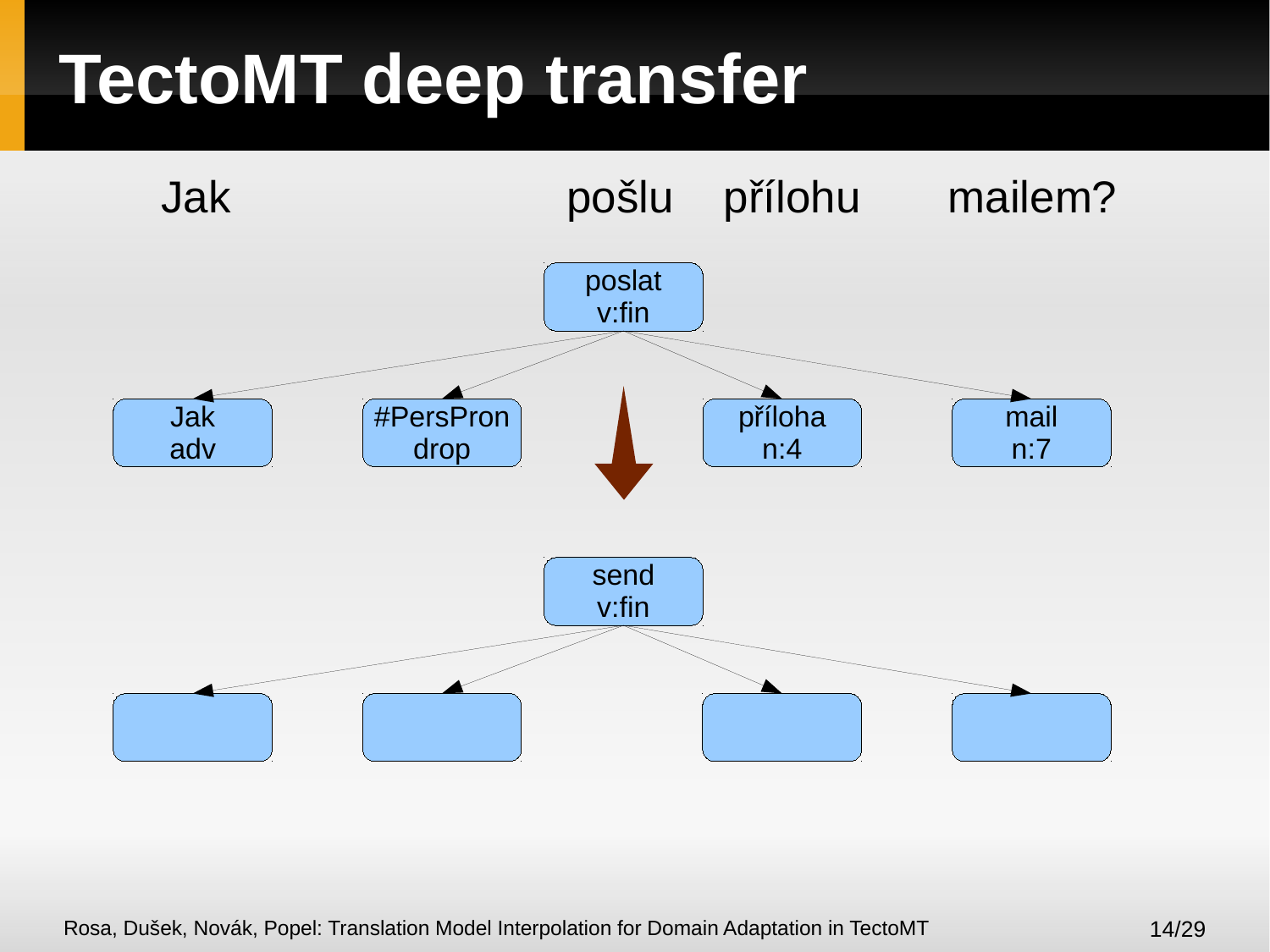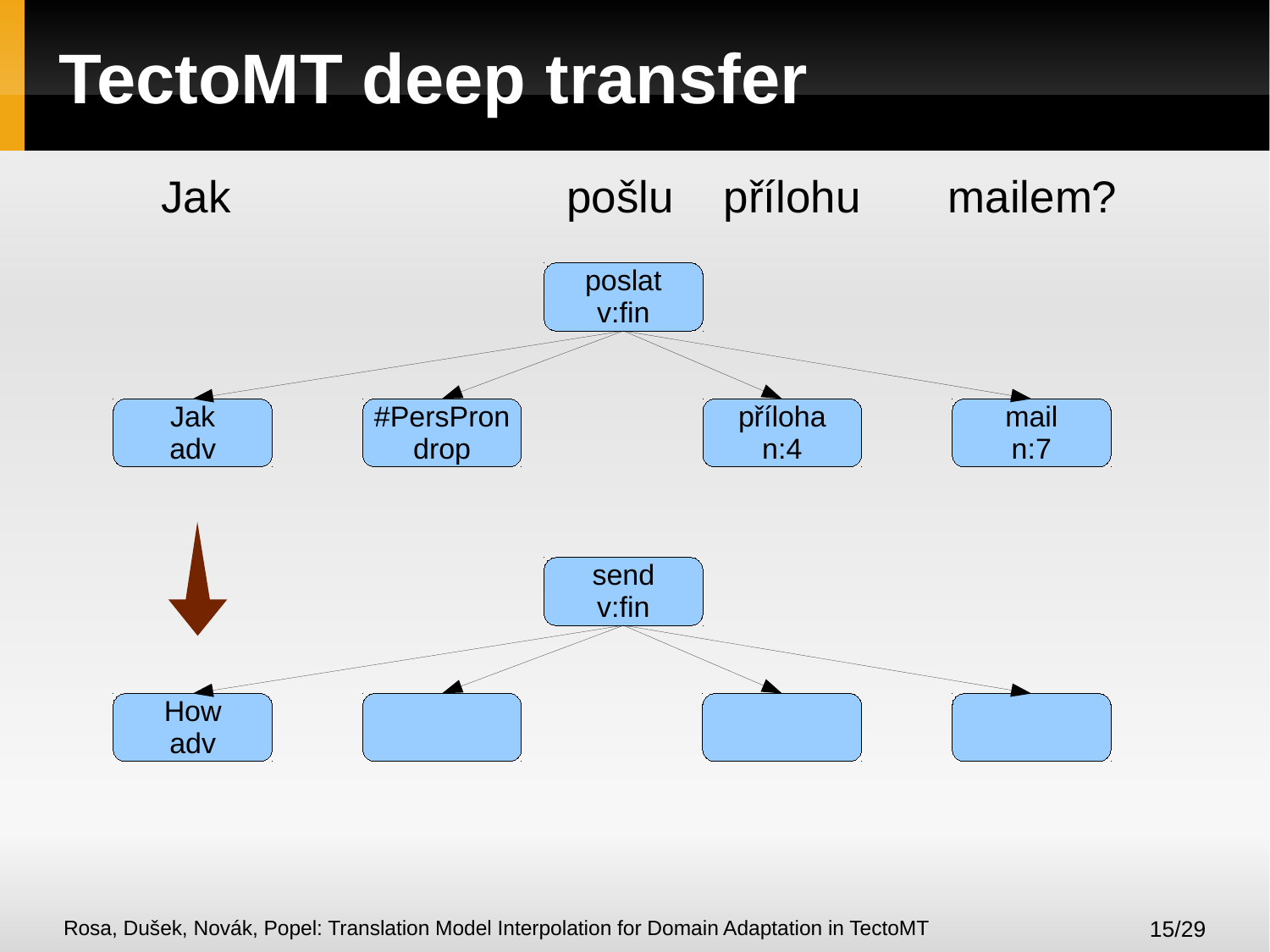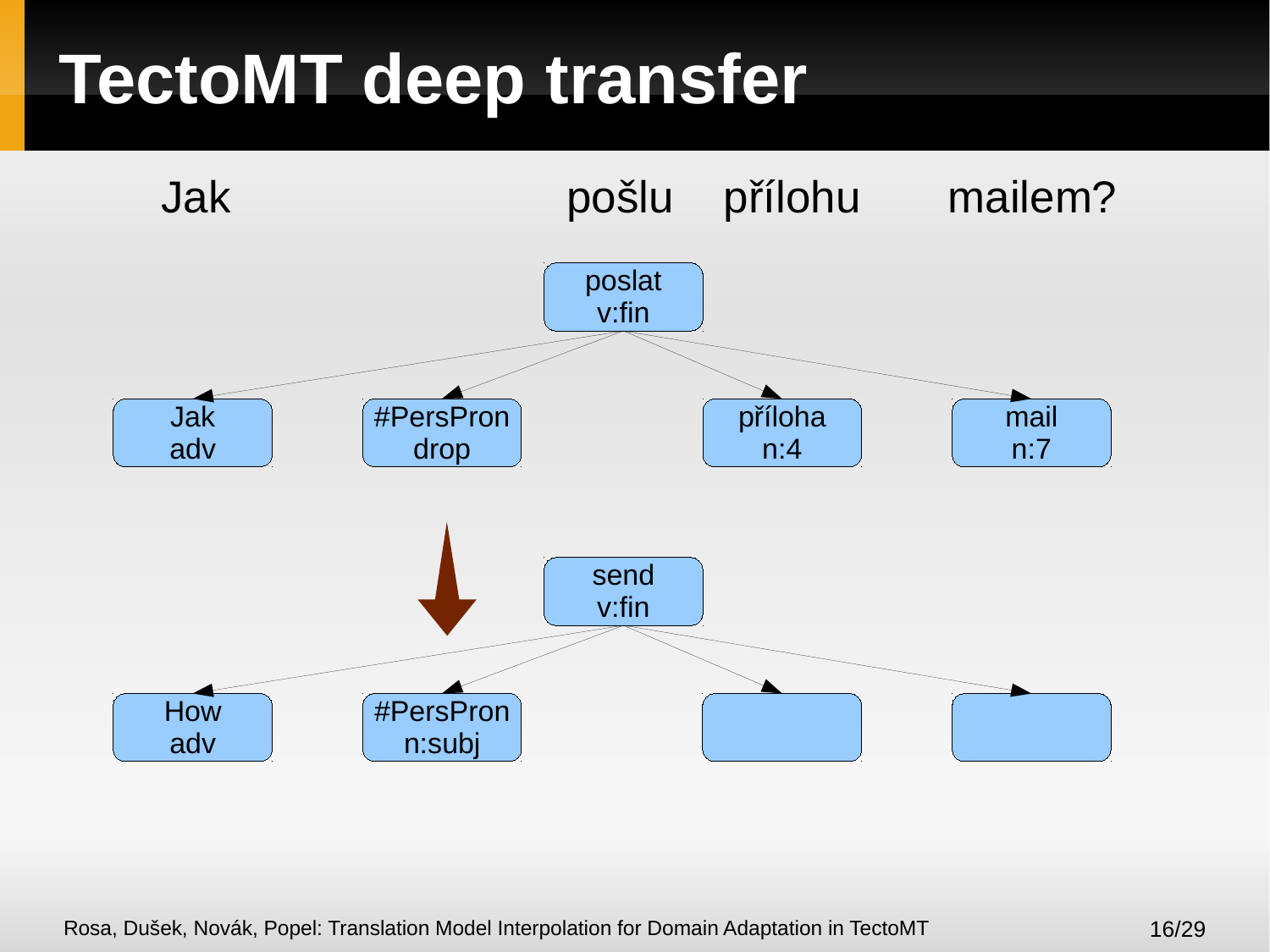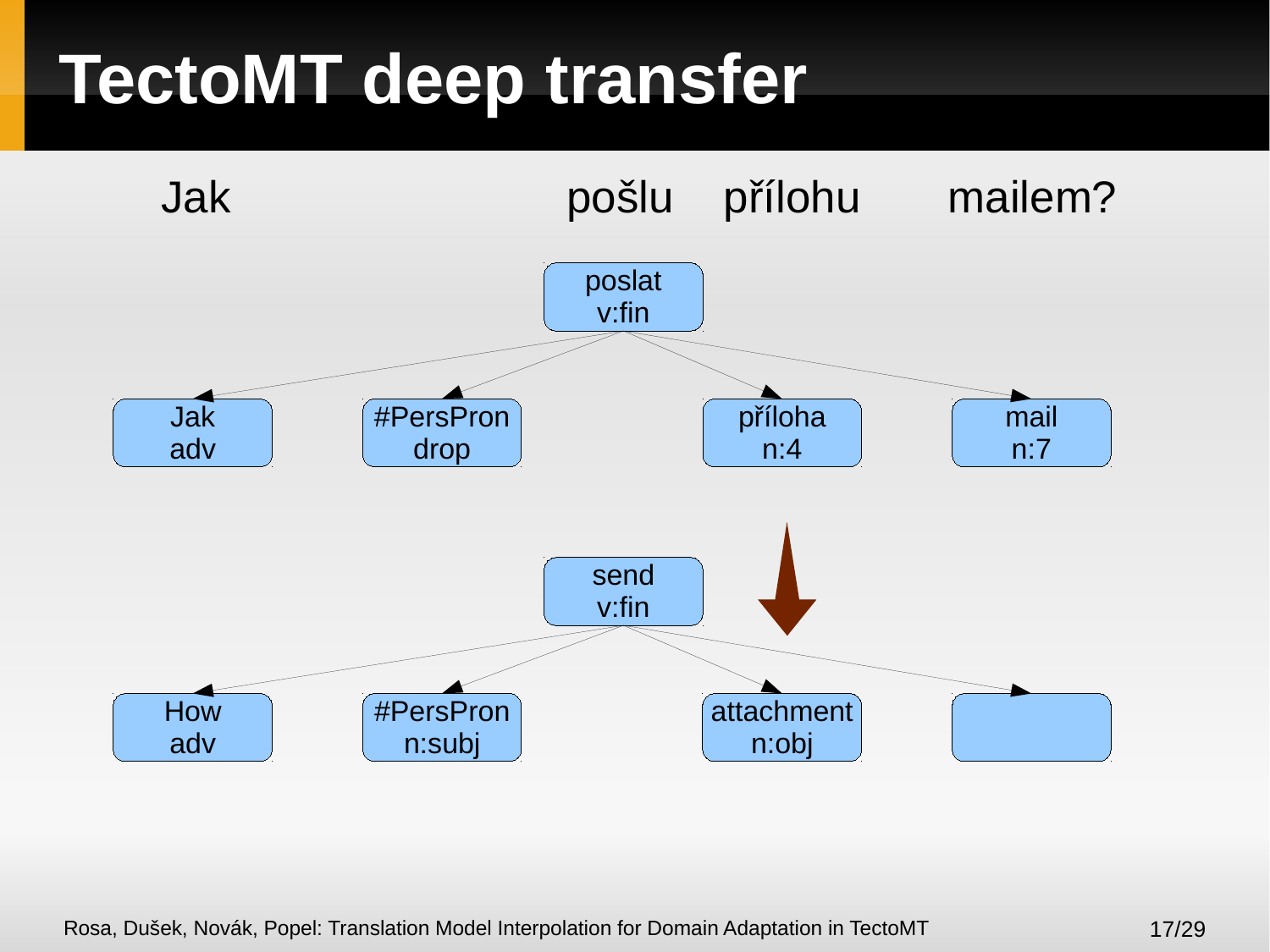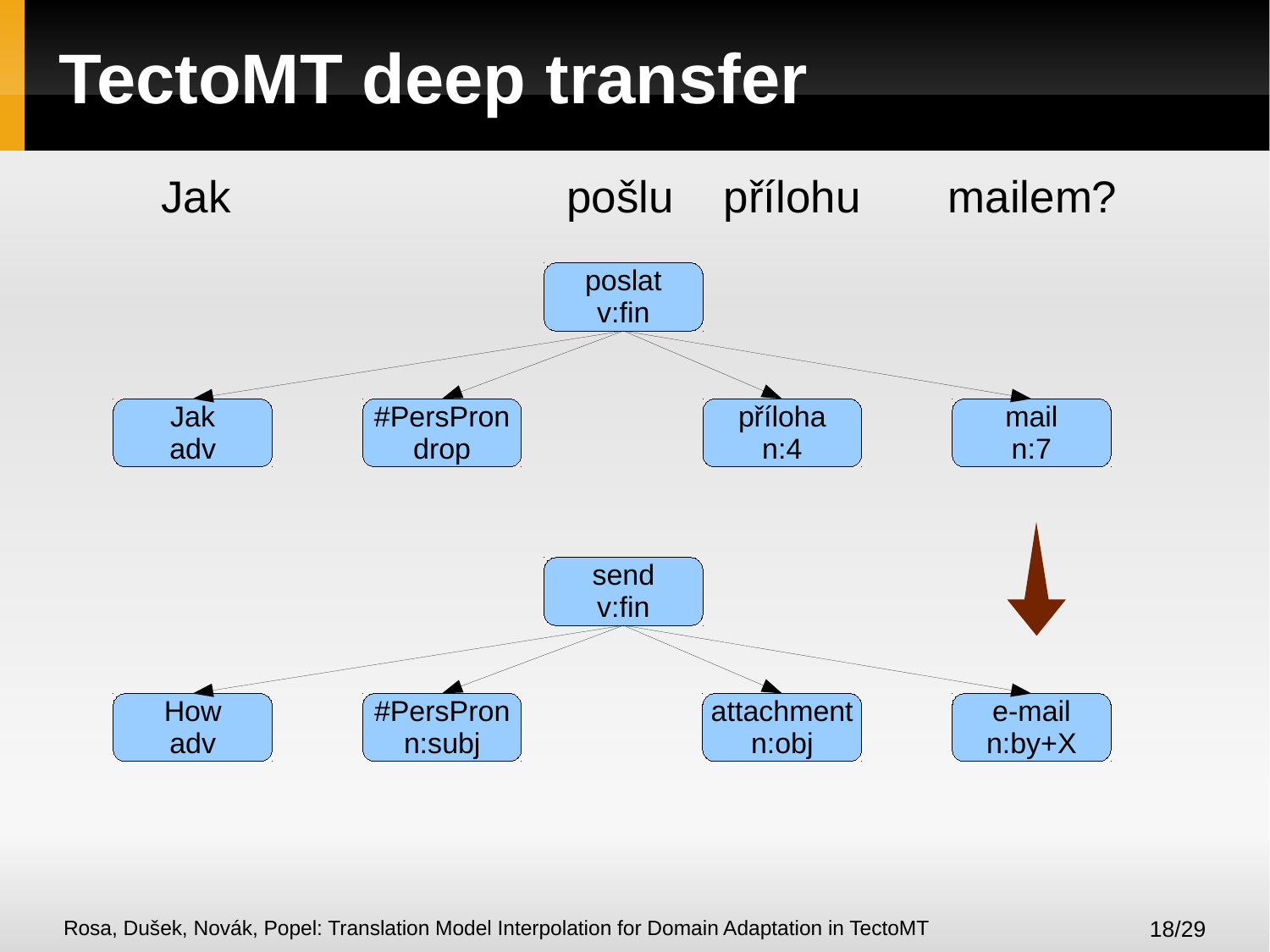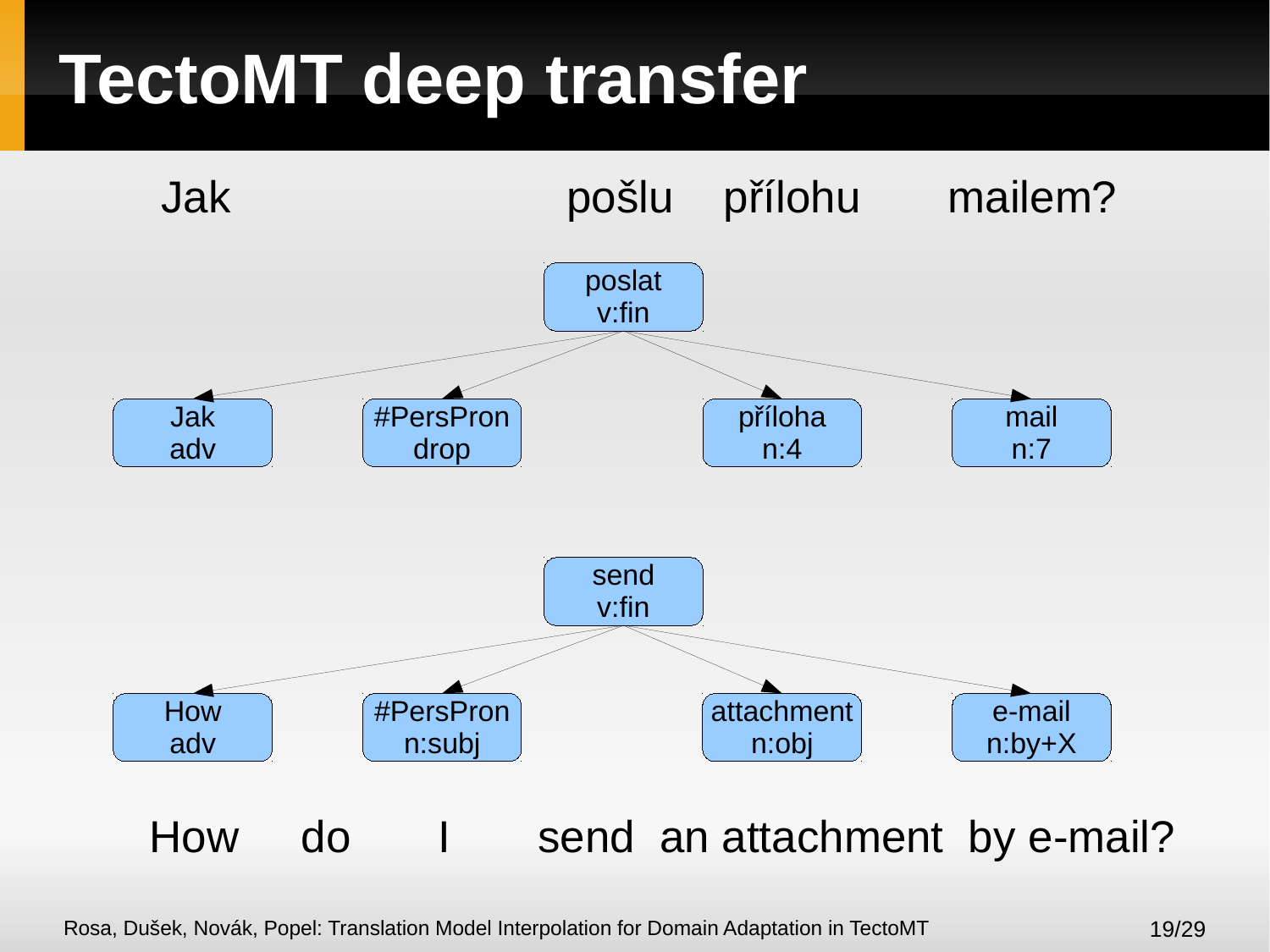#### **T-lemma and formeme transfer**

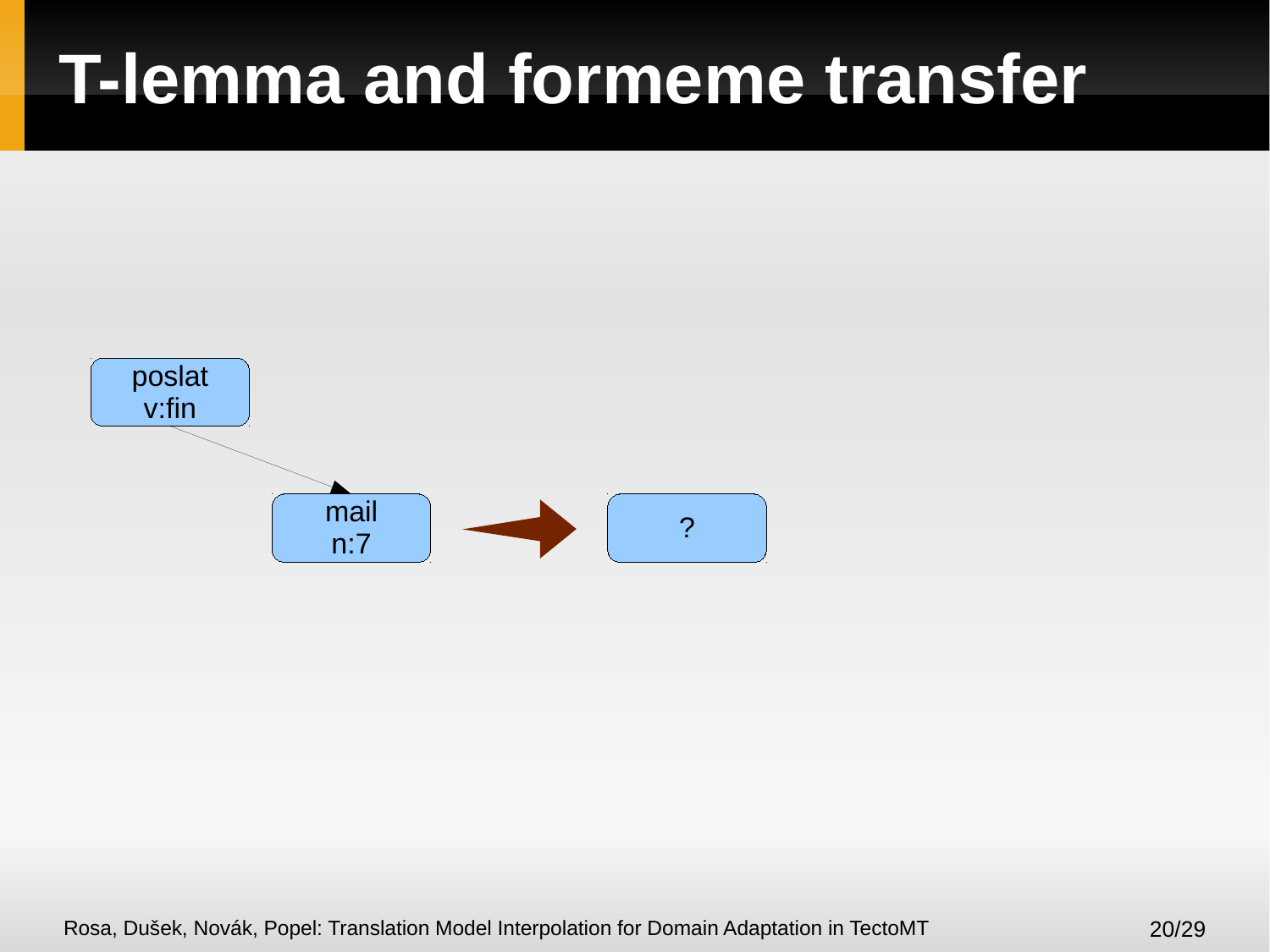#### **T-lemma and formeme transfer**

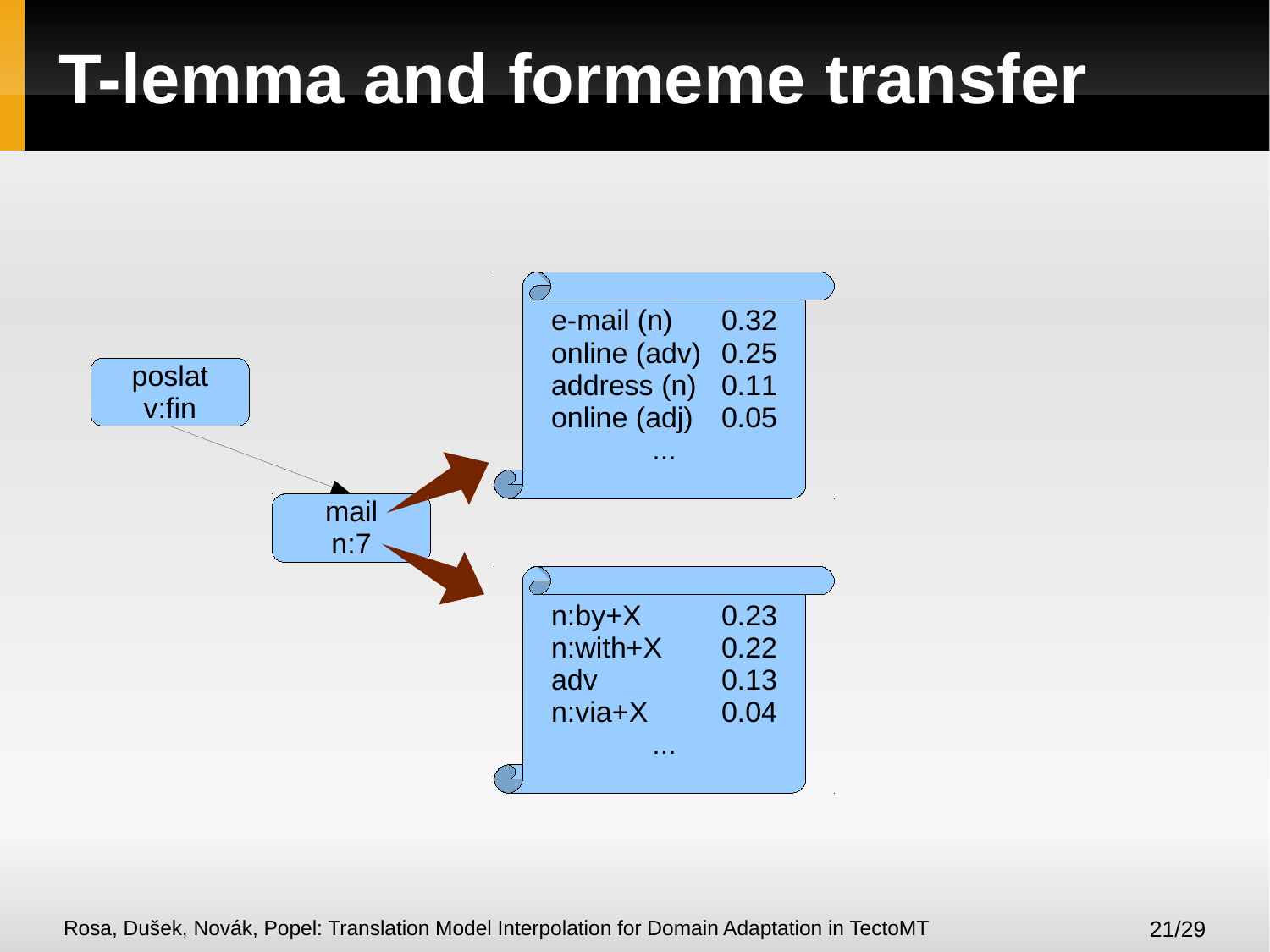#### **T-lemma and formeme transfer**

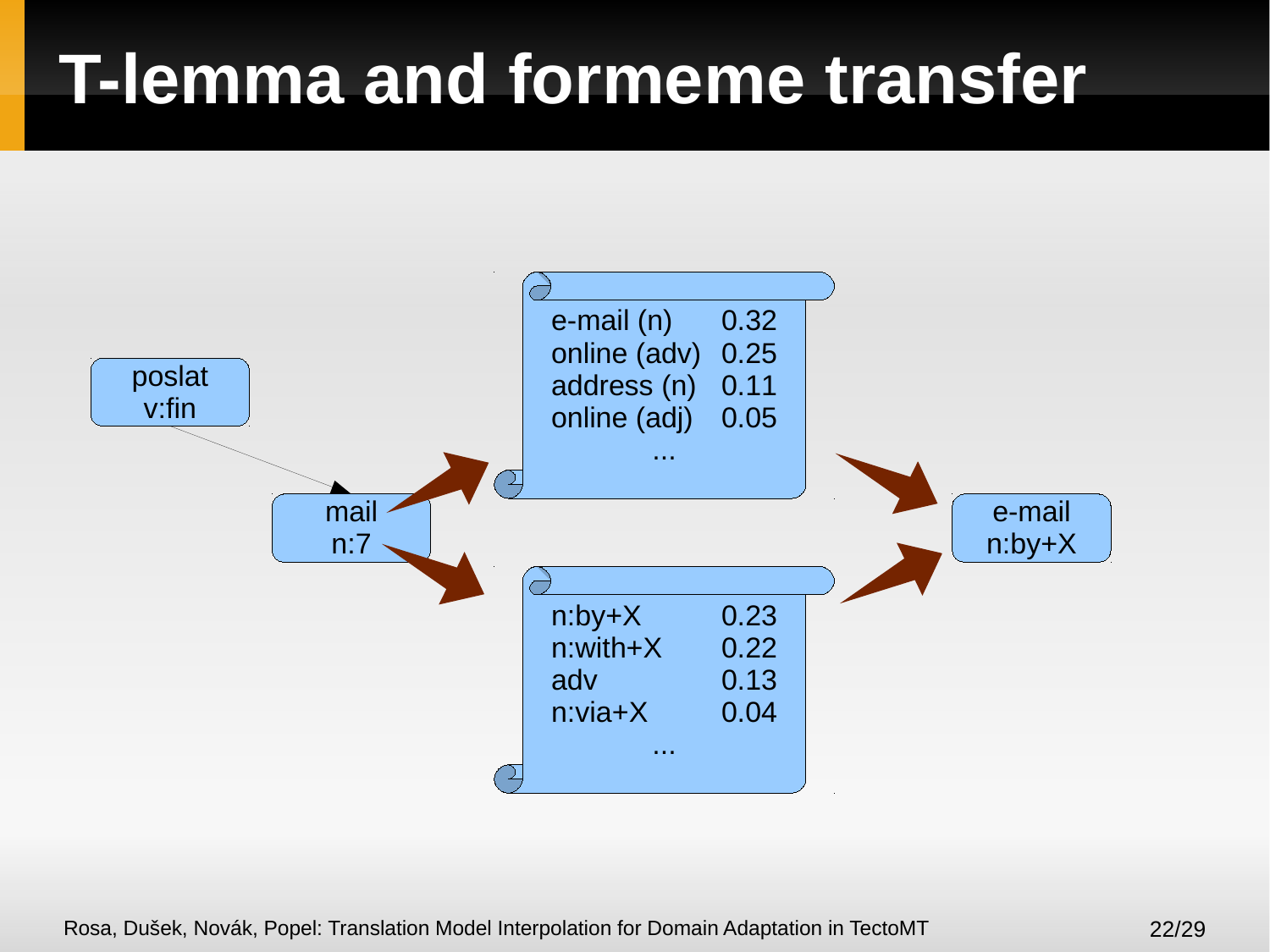$$
P(\text{e-mail}|\text{mail}) = \frac{2}{3} \text{MaxEnt}_{\text{mail}}(\text{e-mail}, \text{context}) + \frac{1}{3} \text{Static}(\text{e-mail}, \text{mail})
$$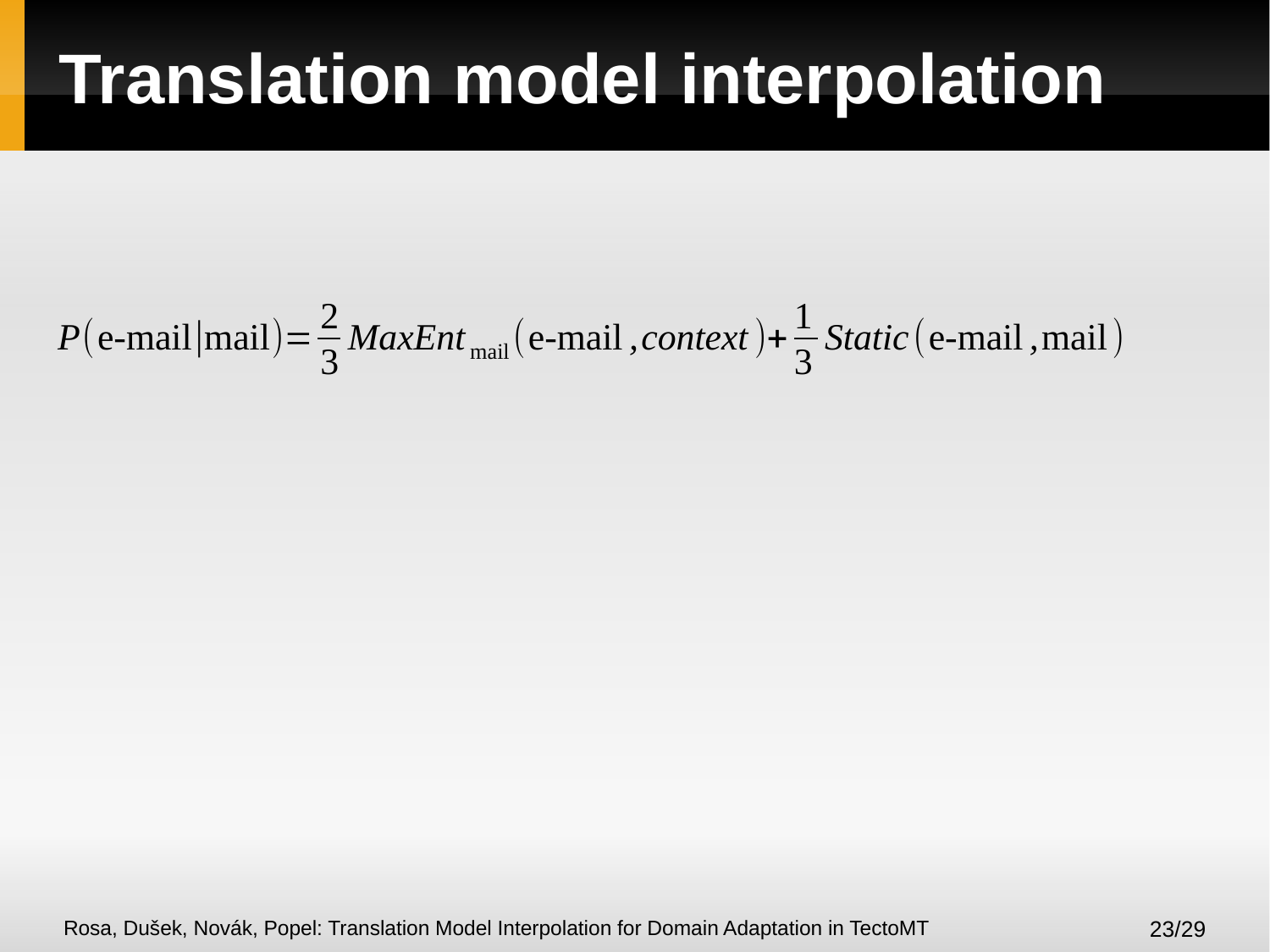#### past:

$$
P(\text{e-mail}|\text{mail}) = \frac{2}{3} \text{MaxEnt}_{\text{mail}}(\text{e-mail}, \text{context}) + \frac{1}{3} \text{Static}(\text{e-mail}, \text{mail})
$$

#### **- present:**

$$
P(\text{e-mail}|\text{mail}) = \frac{2}{6} \text{OutMaxEnt}_{\text{mail}}(\text{e-mail}, \text{context}) + \frac{1}{6} \text{OutStatic}(\text{e-mail}, \text{mail})
$$

$$
+ \frac{2}{6} \text{InMaxEnt}_{\text{mail}}(\text{e-mail}, \text{context}) + \frac{1}{6} \text{InStatic}(\text{e-mail}, \text{mail})
$$

Rosa, Dušek, Novák, Popel: Translation Model Interpolation for Domain Adaptation in TectoMT 24/29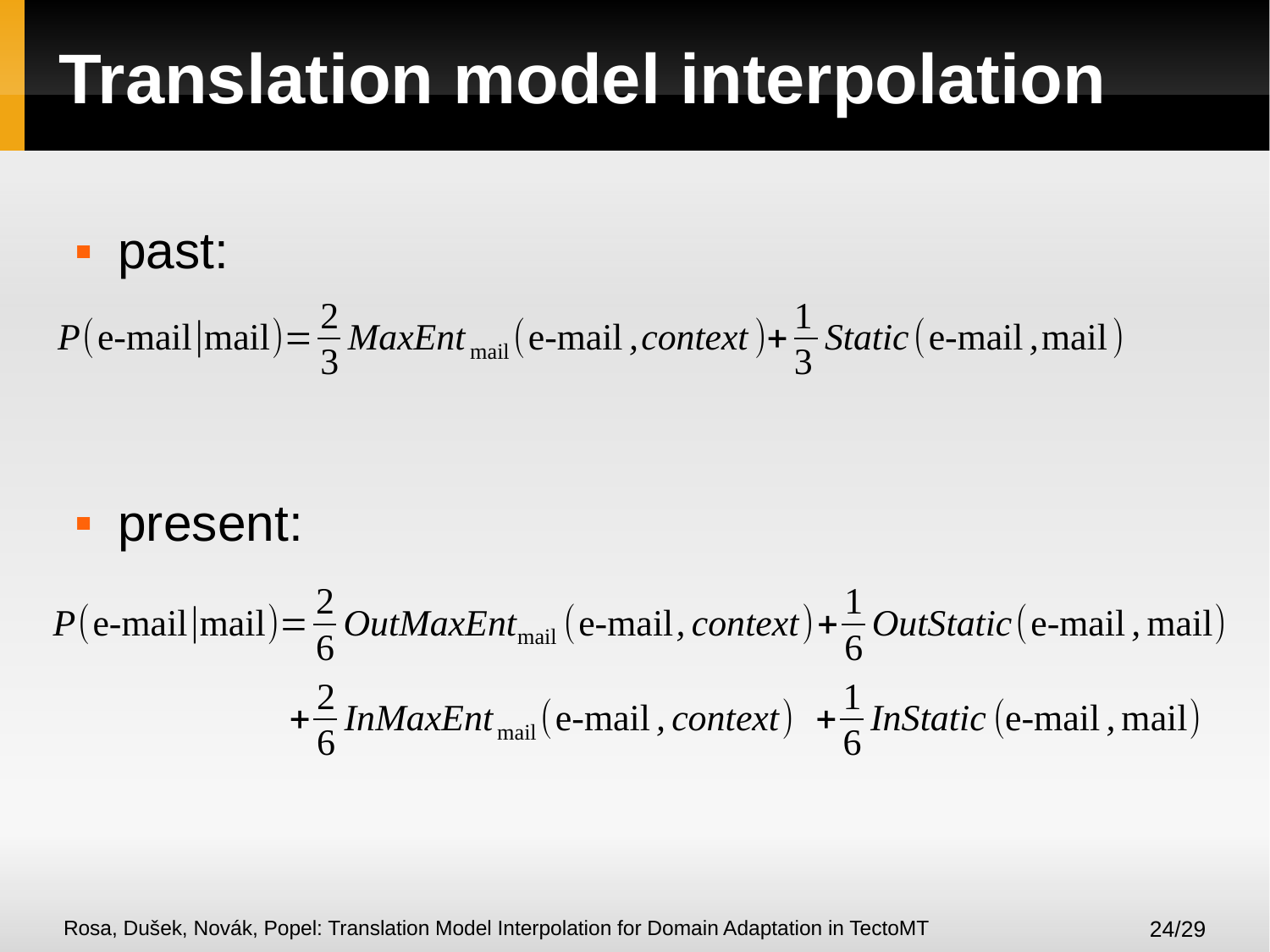#### future:

 $P(e-mail|mail)=w_1·OutMaxEnt_{mail}(e-mail, context)+w_2·OutStatic(e-mail, mail)$ 

+*w*3⋅*InMaxEnt* mail(e-mail *,context*) +*w*4⋅*InStatic*(e-mail *,* mail)

#### **· interpolation weights tuned on development set**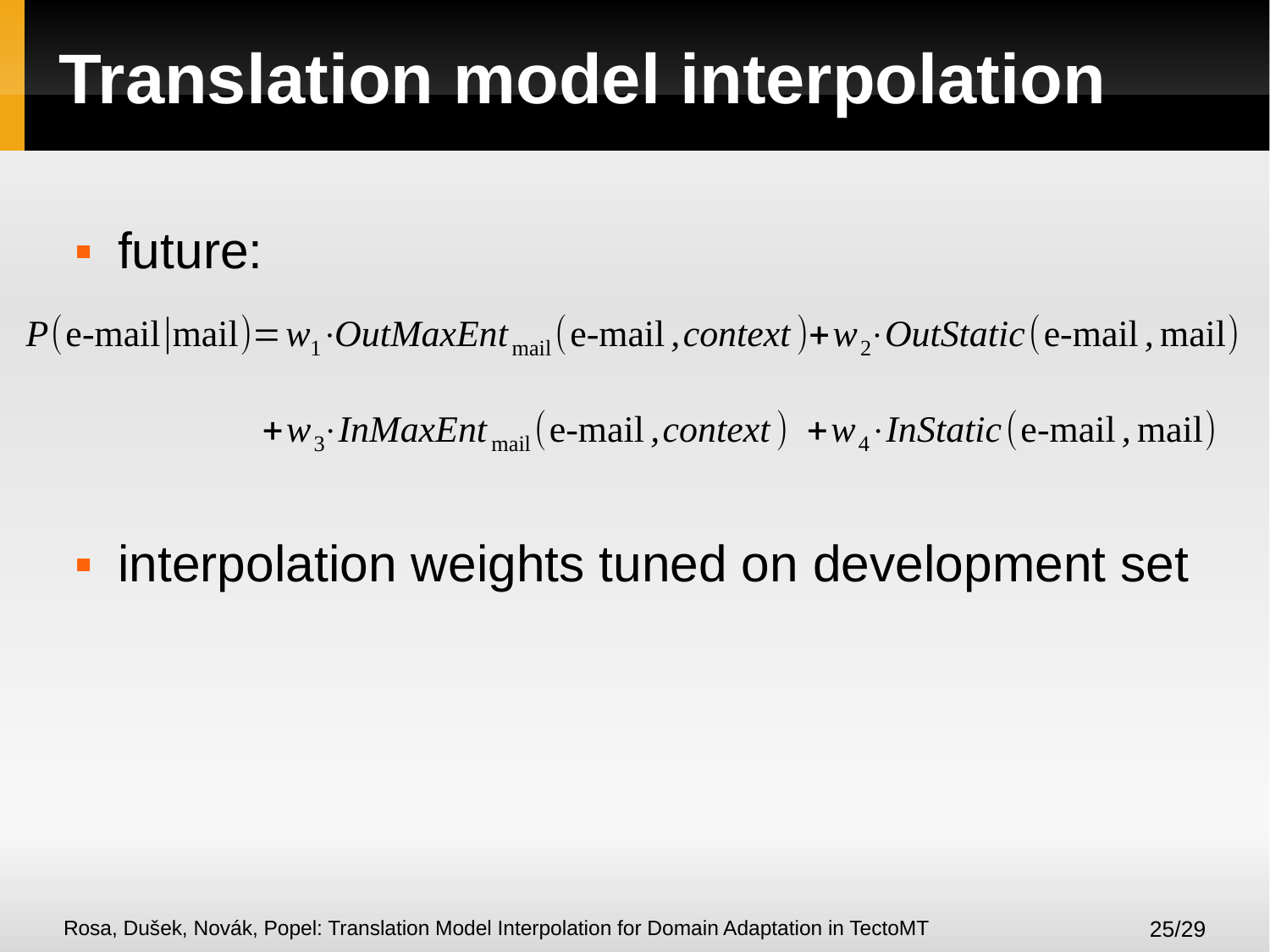#### future:

 $P(e-mail|mail)=w_1·OutMaxEnt_{mail}(e-mail, context)+w_2·OutStatic(e-mail, mail)$ 

+*w*3⋅*InMaxEnt* mail(e-mail *,context*) +*w*4⋅*InStatic*(e-mail *,* mail)

- **· interpolation weights tuned on development set**
- not available at the moment:
	- **tuning in TectoMT**
	- development set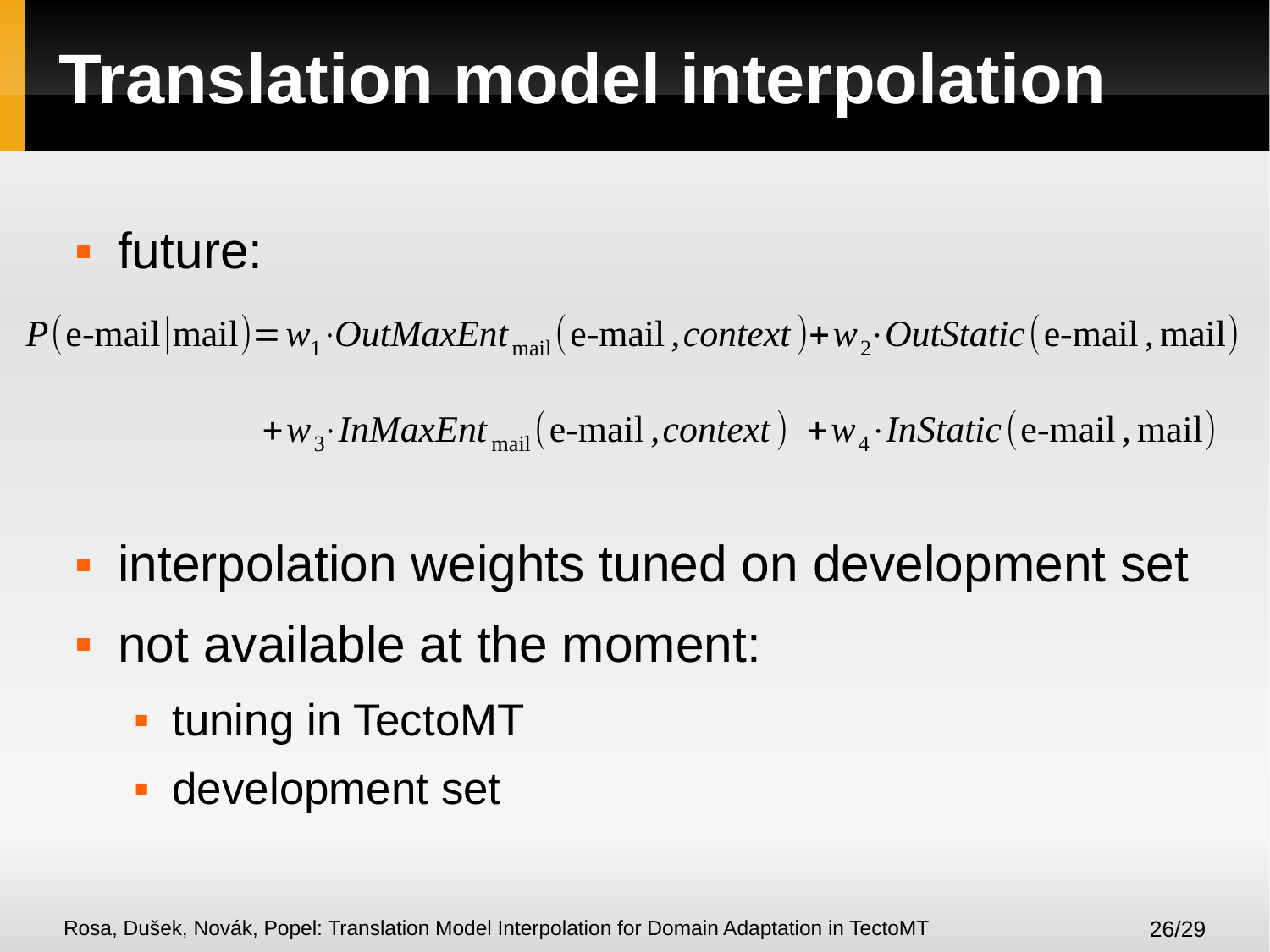#### **Evaluation**



Rosa, Dušek, Novák, Popel: Translation Model Interpolation for Domain Adaptation in TectoMT 27/29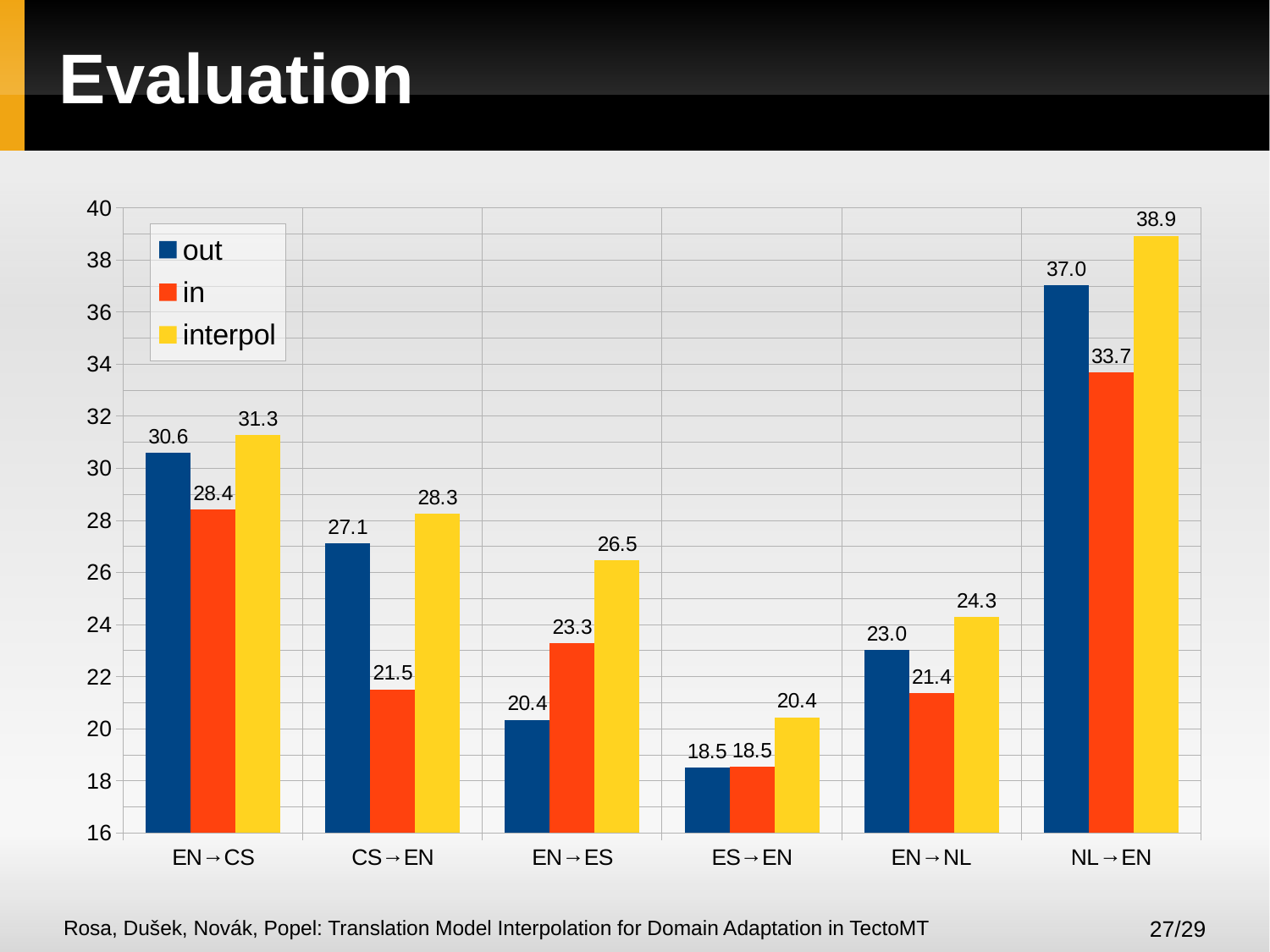## **Conclusion**

- **TectoMT deep transfer system** 
	- IT helpdesk domain (1000 parallel sentences)
	- **domain adaptation by TM interpolation**
	- no tuning of interpolation weights
	- consistently positive results, up to +3 BLEU
- future work
	- E tuning of interpolation weights
	- other domain adaptation methods